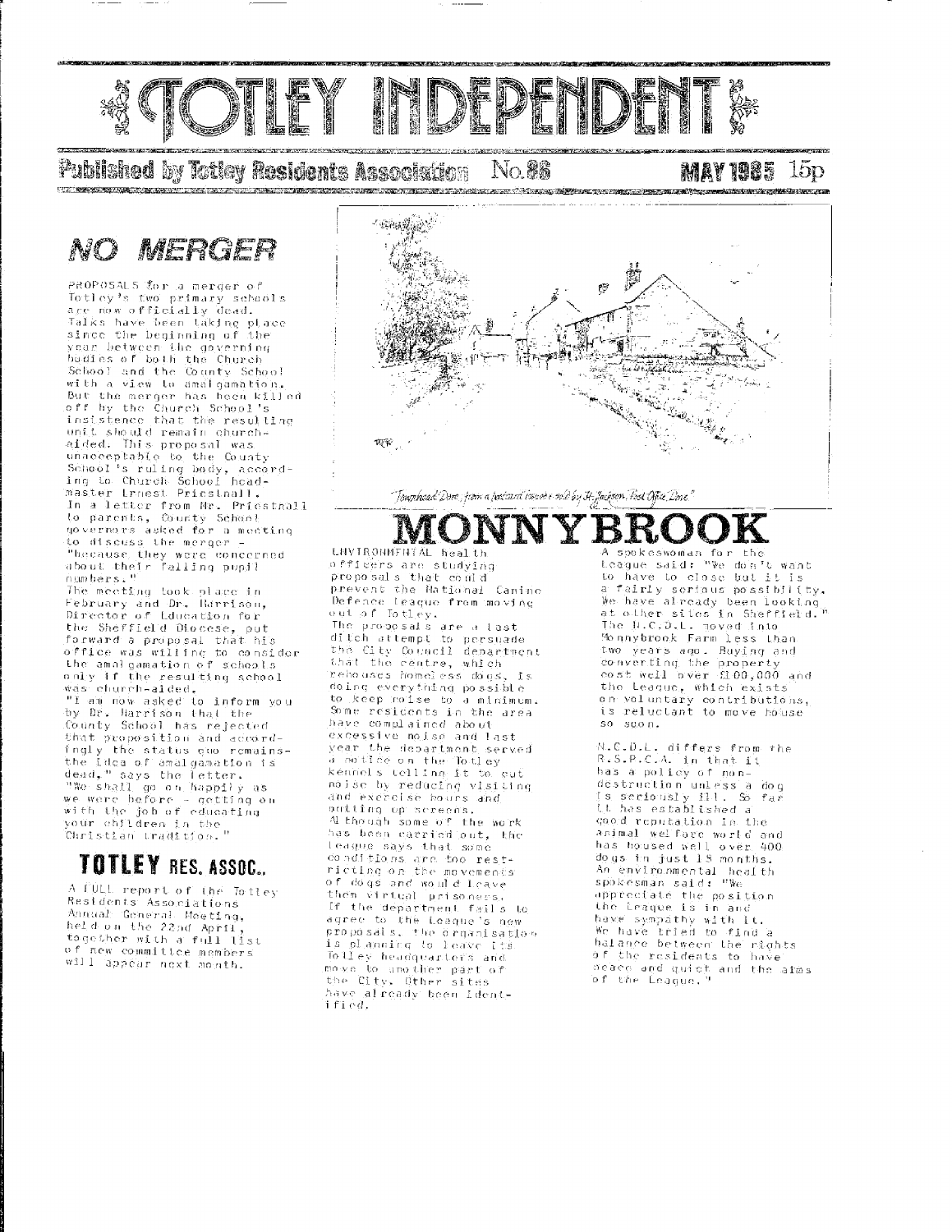## Rev. Alam Jockel

THE PROCESS to appoint<br>a new yiear of Totley has begun following the tragic death of the<br>Rev. Alan Jockel from cancer last month. Bút it is likely to be about three months isone a replacement is<br>installed at All Saints<br>Parish Church according to the Church of England's Sheffield Diocesan Office. Rumours of a possible merger with Dore Church, perhaps sparked off by the impending retirement of their vicar, have been ruled out by the Diocesan Secretary Tony Beck.<br>"1 don't think there is any question of this as Dore and Jotley are two quite separate and distinct places. If there is a move is this direction it would more likely be with St. John's, Abbeydale. The first step in replacing Mr. Jockel involves the Bishop writing to the Parochial Church Council to ask members what sort of new vicar they want. The P.C.C. is given 30 days to replv. "They will say for example, whether they want a married<br>man or what sort of theologteal background they will  $f$  and suitable, " said Mr.

Beck. "The Bishop will then set about finding somebody. He can draw local (y or he may decide to advertise locally and nationally.

then put his choice ⊕Ho will forward to the P.P.C. who will then decide whether he is acceptable or not."

#### <u>्रक्तरे इन्सरे इन्सरे </u>

Both Sheffield Cathedral and the Parish Church were backed for memorial encours is semicorate<br>services for Mr. Backel who<br>was the sicar of All Saints for nine vears. The 39 year-old former Chairman of Totley Residents Association was well known<br>Association was well known work with mary different organisations, charities and church bodies. He left a<br>widow, Stelle, his second wife, and three children, Catherine, Deborah and David. The Cathedral address was glyen by the Reverend Duncan Wilson, vicar at Totley United Merormed Unurson<br>Capacity by a wide cross<br>soction of people, all of whom said what great<br>affection they had for Revi Jockel and the way he went, about his job. "The address by Er. Wilson. coul an 't have been more correct and he deserves to be congratal ated." .<br>Mr. Dockel, an Honorary Canon of the Cathedral, stanted his ministry at St. Mary's Church, Bramall Lane and Later became cúrate at Ranmoor before roming to Tothey.

## **TOTLEY** PRIVATE HIRE

24 INVERTANT AND STREAMS FINE COACH STRYICE FOOML LONG PIETARCE. ATROPETS, ETSH BY THIS LTC. **FANABLICHEZ FANELY TOBLIKET** 

# **TEL: 361547**

**POSTER** 

CARDEN PARTY POSTER<br>COMPETITION

Totley All Saints Church<br>will be holding their<br>Annual Garden Party on Saturday, 15th June, 1985 in the Church grounds starting at 2pm,<br>To advertise this event a poster concelltion has been organised where children of all ages can design a poster, on paper<br>say A3 size (300 mm x 400mm), stating clearly the event, place, three and attractions.<br>It is intended that prizes will be glven in age groups under  $5<sub>3</sub>$  5 to 8, 9 to 11,  $12$  to  $16$ . The attractions to include band, karate display, welly throwing, numerous stalls including cake, plant, book, nearly new, train, games,<br>Refreshments provided including teas, pop and crisps. The day's events are also<br>to be followed, in the evening, by a dance in the<br>Chorch Hall organised by the Ladies Working Party. Posters to be collected in by Friday, 17th May, for judging to take place in the Church Hall on Sunday, 2nd June at  $10.45$ am. Intrants to indicate clearly: name, age-group and address name, age-group<br>Also at the Gardon Party a<br>compotition will be run for the individual, or groups,<br>who use their imagination in creating animal (s), or animal scones, made entirely from vegetables. Exhibits can be of any size, shape or form and say mounted on a plate for ease of carrying. Fatrants to exhibit their creations before 1.30pm. on the day, to be judged during the afternoon and prizes awarded in numerous categorthe ku  $f$ nquiries - Cliff Job. 360122.

Sølash out in Silk Alexus and Sleswèrg. Î.  $\begin{tabular}{c} Bouquets, Posies, Headdress \overbrace{\hspace{1em}}\circlearrowleft\hspace{1em} \cdots \\\ and all final requirements \\\ for your Wedding \end{tabular}$  $\mathbb{C}^*$ Ő. 176 Green Oak Road. **TEL. 360872** Totley, S17 4FS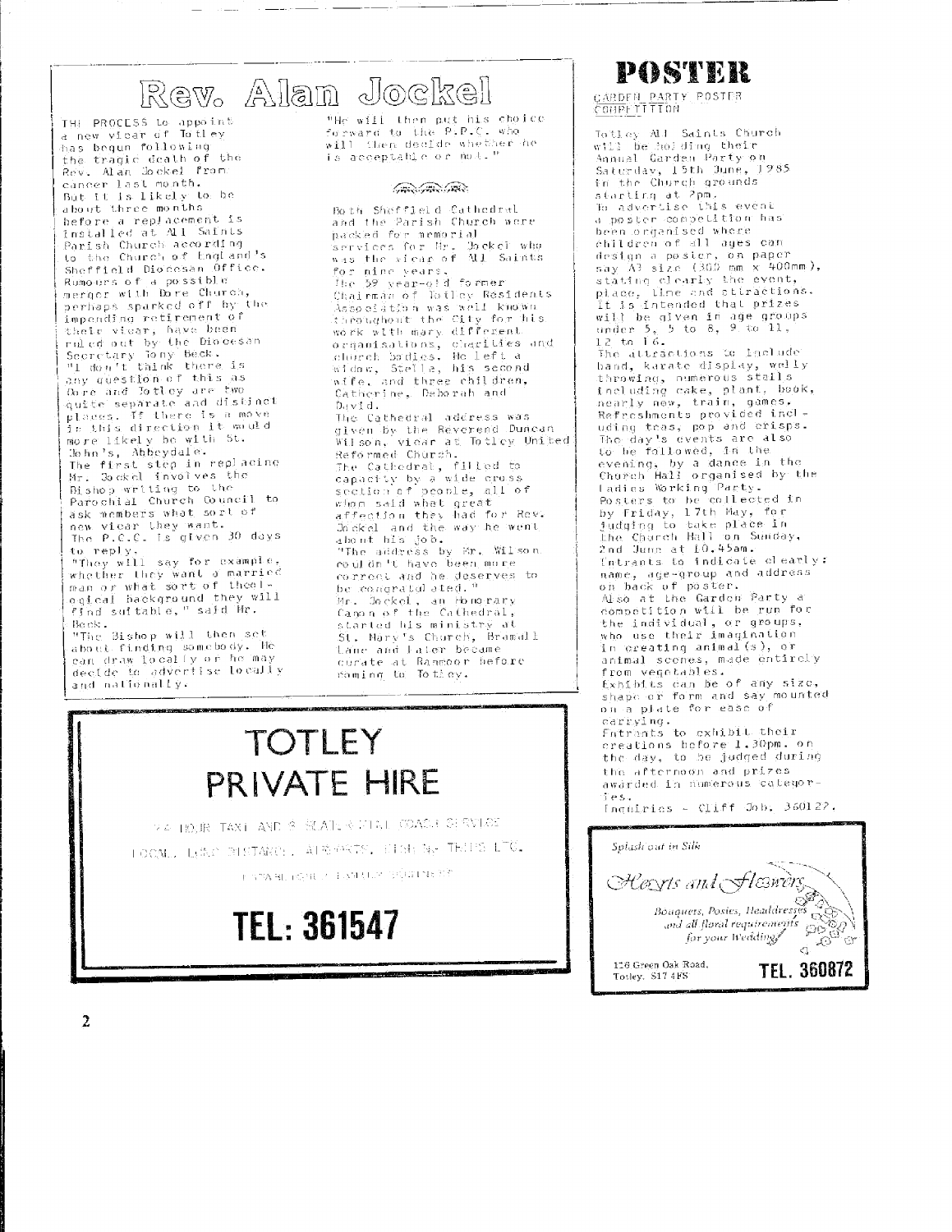## **MISS TROTT**

PEOPLF WHO have lived i. Totley for many vears will ao trey ror many years with<br>undoubtedly remember Dore<br>and Totley High School, and and the Principal Miss December<br>Trott. This Independent<br>Girls school had originally been situated at "Broomfield" on Twentywell Lane, but was re-opened by Miss Troit in 1929 and remained there for many vears.

In the early 1930's she moved the school to Crove Road, where<br>it flourished until its eventual closure in 1966. Miss Trott's girls, as they became known, were easily recognised in the district by their bottle green uniform and<br>later by their straw boaters.<br>Miss Trott was also known for her active participation in political circles in N.I. Derbyshire, and in later years in Poole, Dorset. Some years after her metirement she became a member of the Borough Council of Poole and was later made Sheriff of

Poole. She has travelled widely and for several years owned a house in Cyprus, from where she has written he memoirs Intitled "A Tapestry of Life" the book tells about her adoption and early life in Wortley, before moving to<br>Sheffield in the late 1.690 s. It also recalls her schooling in fotley and later in Buxton, her love of music and her many varied interests and activities.

The book traces the beginnings of her school, including its to cover the school's history right through to its closure  $\frac{1}{2}$  n  $\frac{1}{2}$  9.66.

"A Tapestry of Life" is highly readable and will be of great interest to everyone or great mobilise by there.<br>Tiving in Totkey, whether<br>They were connected with the school or nut. This is<br>school or nut. This is<br>certainly not a book for former pupils only, but is sure to be enjoyed by mary with an interest in thiley his to rive

The book, which is published by Rorothy A. Lroif, is available in hardback. price £7.95. Copies can be ablained From Mrs. Y. Highet, 37<br>Desonshing Road, Jotley. Tel. 361.42. Also on sale at<br>Hartley Seed and G. Rower, Ful woold.

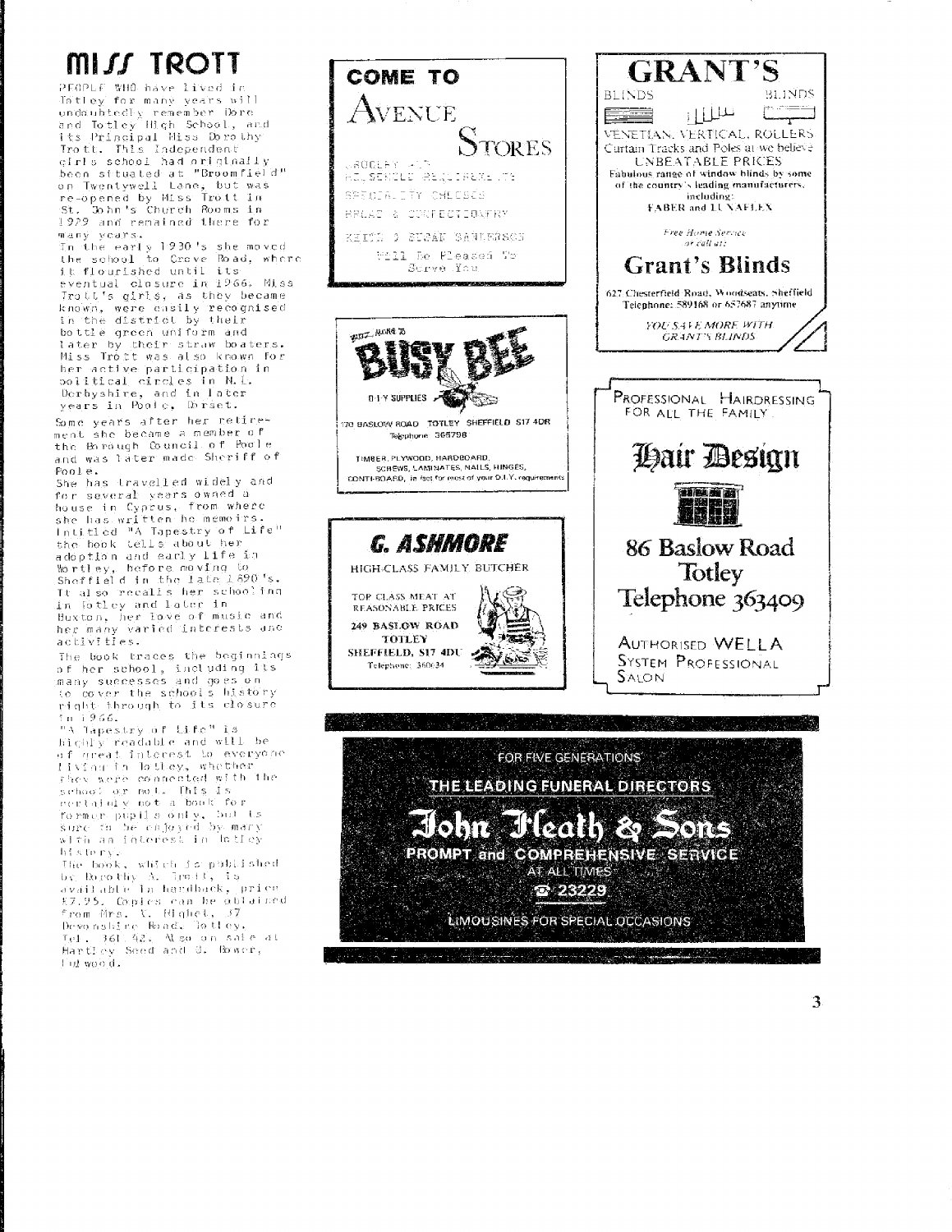# MORE FROM THE PEN OF ....

NO REHALSSANCE THIS WEEK

ON New Year's Lve I saw a young man superbly<br>dancing a part of the Swan Lake ballet. The performance took place at five minutes to midnight outside the Fleur de Lys, but it was drastically curtailed by two so-called friends who bundled the dancer into a Volkswagen and drove him away. In Totley that dissuasive pattern repeats itself<br>gver and over again. Let anyone show the slightest sign of ipagination or culture and it is immed-<br>iately suppressed, aestHetic backwater among a people who are province<br>ially minded and chronically hidebound. Little wonder celebrities have always shunned our otherwise charming community. Little wo nder that John Constable confined himself to Flatford and rejected, with scorn, a commission to<br>paint the Totley Snuff Mill which, during the last century, slood on the site of the present Cheshire Home. Nor was Turner attracted by our sunsets and, undenfably, we never<br>did possess a Cistine Chapel with which to lure Michelangelo. Nevertheless, if one enterprising amateur artist would step forward, there could be nymphs and shepherds adorning and glorifying the ceiling of<br>the Post Office. Something<br>truly artistic to delight the wayward souls of the queueing pensioners.

It is my contention that the<br>natives here should be striving zealously to put<br>To they on the map. Not with crackpot schemes like that<br>of the nineteenth century squirë who lawfied Brahms<br>to conduct his D Major Mass in the Green Oak Hall where. as the furious Naestro shouted, there was not enough room to swing a flugel horn. It was an absurd

U. Railson Molden

pface of planning. However, in spite of that ancient<br>blunder, it must be realised<br>that we do live in the centre of a rich historical<br>heritage, for instance, how many of you are aware that<br>In 1664 two of the King's in root (80 of the sing s<br>men, retreating from the<br>second Battle of Blackburn Seadows, slept one night in a dîteh exactly where. Mildale Road now runs. erricare wood now runs.<br>
Obviously, a commenced to the front<br>
plaque attached to the front<br>
wall of Poter Swift's shop<br>
would attract American round accress imerican<br>tourists by the hundred,<br>But hobedy here is prepared. to do anything about it. There is a certain laudable impetuosity about the volers to Dire. Having dreamed up a confrontation hetween two scurrilous Saxon robberbarons, they promptly decorated their village according their yielaye<br>green with a large, gloomy<br>slab of rock. Now of course, they qive themselves airs. But, even so, we have much<br>Co learn from these insufferable neighbours of ours.

"Paris has its Eiffel Tower," Transmassed to Codfrey<br>I remarked sadly to Codfrey<br>Shorthouse when I met him by chance outside Janet Ryalls. Shere is a builring in<br>Hadrid, the Sicilians brag<br>about Mount Eina and, about mours come ang,<br>according to the burghers<br>of Southend, their pier is the eighth wonder of the world. Yet took around our inanimate suburb and you won't see as much as a flying buttress!<sup>9</sup> Codfrey gave me a blank look, but I continued: "and do you .<br>realise - not one of our focal associations has the horse - sense to transform a redundant chariot repair site into a derelict The Italians Coliseum. are streets ahead of us." Godfrey then blew a larger<br>raspberry. "Little man," he responded, "vou are living in cloud-eugkoo-<br>land:" But I ignored this infantile comment and declared, forcefully, ."Bideford, even little<br>Bideford, has a humble

boat museum!" He raised<br>his eyeBrows. "Not many<br>Eumble boats in Totley."<br>"No." I agreed quickly,<br>"but we are not utterly<br>devoid of artefacts; Phyllis Cowlishaw is willing to display all<br>her treasures." Codfrey qave a long, low whistle<br>which I thought quite uncalled for.

"Perhaps you didn't know, " I said triumphantly, "that she owns the original shroud used by Charlie<br>Peace?" Qodfrey shook his.<br>head slowly, "I don't know a lot about shrouds. Never been interested. But I do know that Phyllis Cowlishaw has been having psychiatric treatment for the past twelve months. And what is<br>more, "he went on,"Totley is not interested in culture. " Then he pointed a finger aeross Baslow Road towards the Cosop building. "If they pulled down that ranch house pulled sown that ranch house.<br>and built a second 7aj Mahal,<br>the City Council would<br>condemn it as "elitist,"<br>"Surely not," I protested,<br>"They would too," said<br>Godfrey, "Listen! You can forget about Liffel Towers and flying buttresses because what we really<br>want down at this bottom end of the village is a<br>good public convenience!" With that he patted me on<br>the head and made an abrupt departure to resume his morning quest for discarded rubber bands,<br>Well, that top-level conference accurred three days ago and I am still uays ago anu i am siili<br>thoroughly cheesed off.<br>As far as I am now concerned, Totley can remain an aesthetic backwater until the crack of doom. We are<br>encompassed about by Philistthes, because of whom I<br>Shall no longer attempt to galvanize the local. cognoscenti, and I will tell you something else. free of charge - Godfrey Shorthouse<br>Is a pain in the neck!"

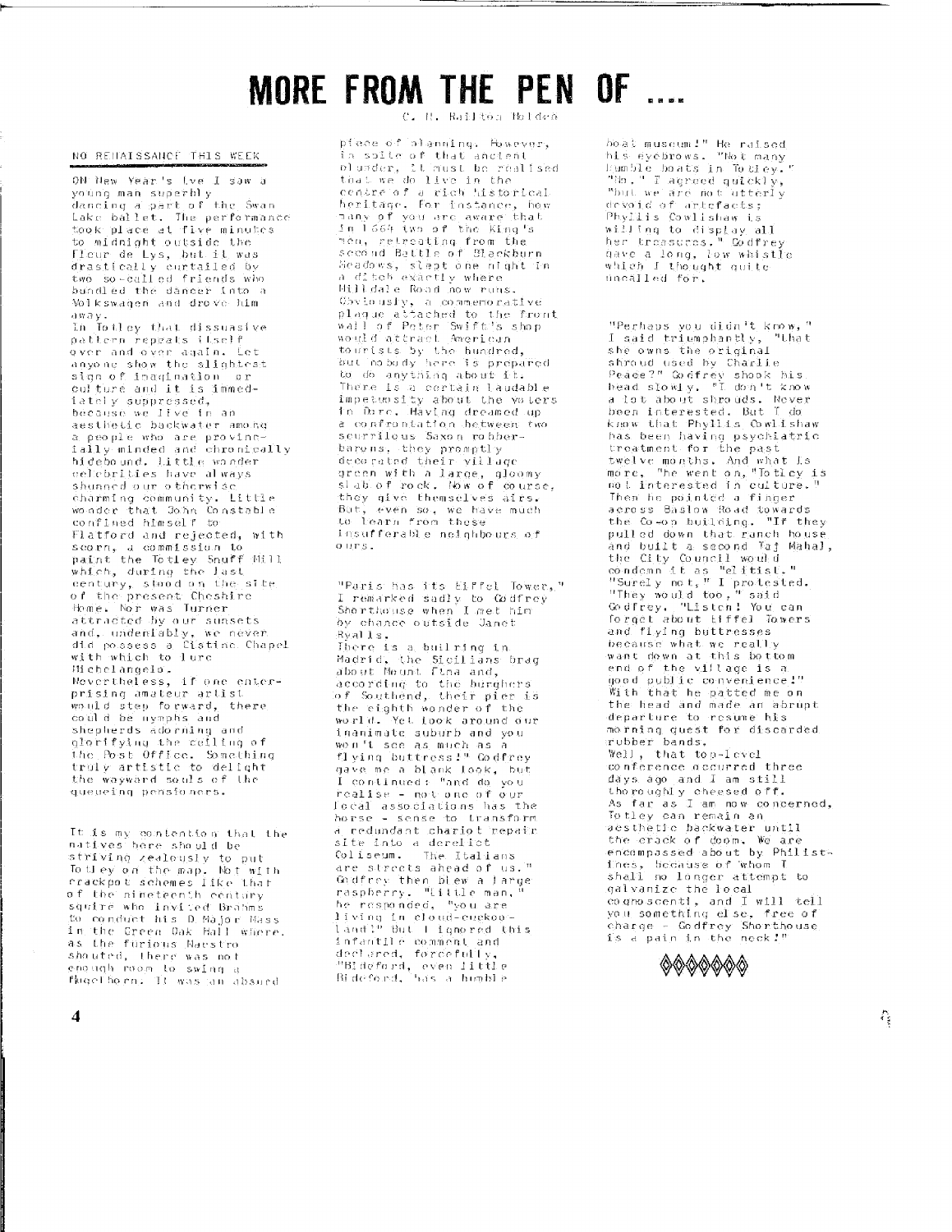### KING ECGBERTS COURT CIRCULAR

### "THE TANING OR THE SHREW"

 $(Hareh + 9kh - 22nd)$ 

COINC TO A professionally produced Shakespeare play is not a trip to be taken lightly, and not too many<br>will risk it. tven then, hard fish her tven then,<br>however dedicated, it helps<br>to swot up the plot beforehand, for you can expect, even at Stratford, muffed even at scrationa, morred<br>lines, missed cues and<br>other minor blunders from the mightiest of thesplans. So to put on as complex a<br>production as flaming of the Shrew', with a set<br>designed and built 'in house'', hand-made costumes of a period long stnce gone and forgotten, music of the period played actually live, and acted by unseasoned amateurs exposed only to classics like the 'A - Team' sounds like a death wish for a theatrical disaster right off the Richter scale.

But what a triumph! This massive team from King Legberts never faltered in any department. The language though it is, does not roll<br>naturally off a Yorkshire tongue, and learning it is<br>difficult, very difficult.<br>Add to that the need to create the flamboyance of Shakespeare characters in the clare of that concentration genanced of the audience in<br>all the Bard's works, and the<br>competence of all the performers in this comedy hegins to take on true stature. It would be unfair to select any performers at the expense of others, but the leading parts were masterfully executed with a clarity of words almost too good to be true.

They breathed life into a complicated plot which can be unintelligible if bungled and the cast rose to the leads like troupers, every one. The orchestra deserves a special mention. This competent group did a great deal more than just fill in between seene<br>changes as is usual. The to tally apt choice of music well rehearsed and well performed was entert-

aining in its own right adding to, as well as<br>complementing the action where needed. Throughout the play, the<br>audience responded to the<br>audience responded to the<br>antics with laughter, icult plot. If you didu't go you missed a treat.

### cheshire kome

THU MEW £500,000, 12 room wing and refurbished craft room was efficially opened,<br>by the Duchess of Gloucester<br>on 21st March, at the<br>Cheshire Home, Mickley Lanc,<br>as part of her days visit to South Yorkshire. It was her last engagement in a very husy schedule and<br>handicraft gifts for the<br>Duchess's three children were presented by residents<br>Mary Brand, Edna Cashmore<br>and Charles Grant.



### SCOUT HUT

To Lley's new Scout Hut will Nove to be re-flored after<br>an attack by vandals last<br>month, which left the<br>premises under water. The intruders got in to the hut, off Aldam Road, by nut, up a window and<br>setting off the fire hose in the entrance hall. Ten gallons into the headquarters. The wooden floor of the main part of the hut has now buckled during the dryingout process leaving the<br>Scouts with a £700 bill for replacement. However, following the flood

and the mopping-up process. by scouts, parents and other helpers, activities at the hut, only opened last Summer, are back to normal, according to Scoutmaster John Lawry.

And work is still continuing to complete the hut. Earlier this month central heating was installed and Pack officials hope the hut will be finished by the Summer and be available for community activities other than Scouting.

### PAPER COLLECTION - BEST YET! To they Scouts had their best collection ever when 71 Tons of paper was collected in April. A skip will be in the College Car Park from 9am to 12 noon on the second Saturday in every menth.<br>Next collections :- IIth May, 5th June, 13th July.

LOTTFRY - JOIN HOWS

Latest Prizewinners:-Feb - Jb:90 - Slimline Kettle, Coffee Maker & Denn Fry Cook-000F (HILTT) March - No. 200 - £200 Holiday  $V$ ouchers - 1850 Spending Money  $(9e1)$  amy) April ∸ No.64 - Sanγo Video  $\left(\frac{b}{\sqrt{2}}\right)$  ${\begin{array}{l} \hbox{ \end{array} }} {\begin{array}{l} \hbox{ \end{array} }} {\begin{array}{l} \hbox{ \end{array} }} {\begin{array}{l} \hbox{ \end{array} }} {\begin{array}{l} \hbox{ \end{array} }} {\begin{array}{l} \hbox{ \end{array} }} {\begin{array}{l} \hbox{ \end{array} }} {\begin{array}{l} \hbox{ \end{array} }} {\begin{array}{l} \hbox{ \end{array} }} {\begin{array}{l} \hbox{ \end{array} }} {\begin{array}{l} \hbox{ \end{array} }} {\begin{array}{l} \hbox{ \end{array} }} {\begin{array}{l} \hbox{ \end{array}$ The next lattery cycle starts In June. If you have not received an It you have not received an<br>application form and would like<br>to join please 'phone Alan<br>Vitty (367387) or Philip<br>Jones (364579). Proceeds are used to repay our Scout<br>Headquarters Loan (EL0,000 over 10 years). £12 in advance or £1 per month is all that is required. We propose to offer the following prizes :-Wittown, pitzes, Video,<br>Colour TV, Microwave, Stereo<br>Radio Cassette, Food Processor,<br>Clock, Set of Luggage, Xmas Hamper, Barbeque, rostess<br>Trolley, Canteen Cutlery.

 $\text{Dom}$ 't  $\text{Det}$ ay -  $\text{Join}$  Now.

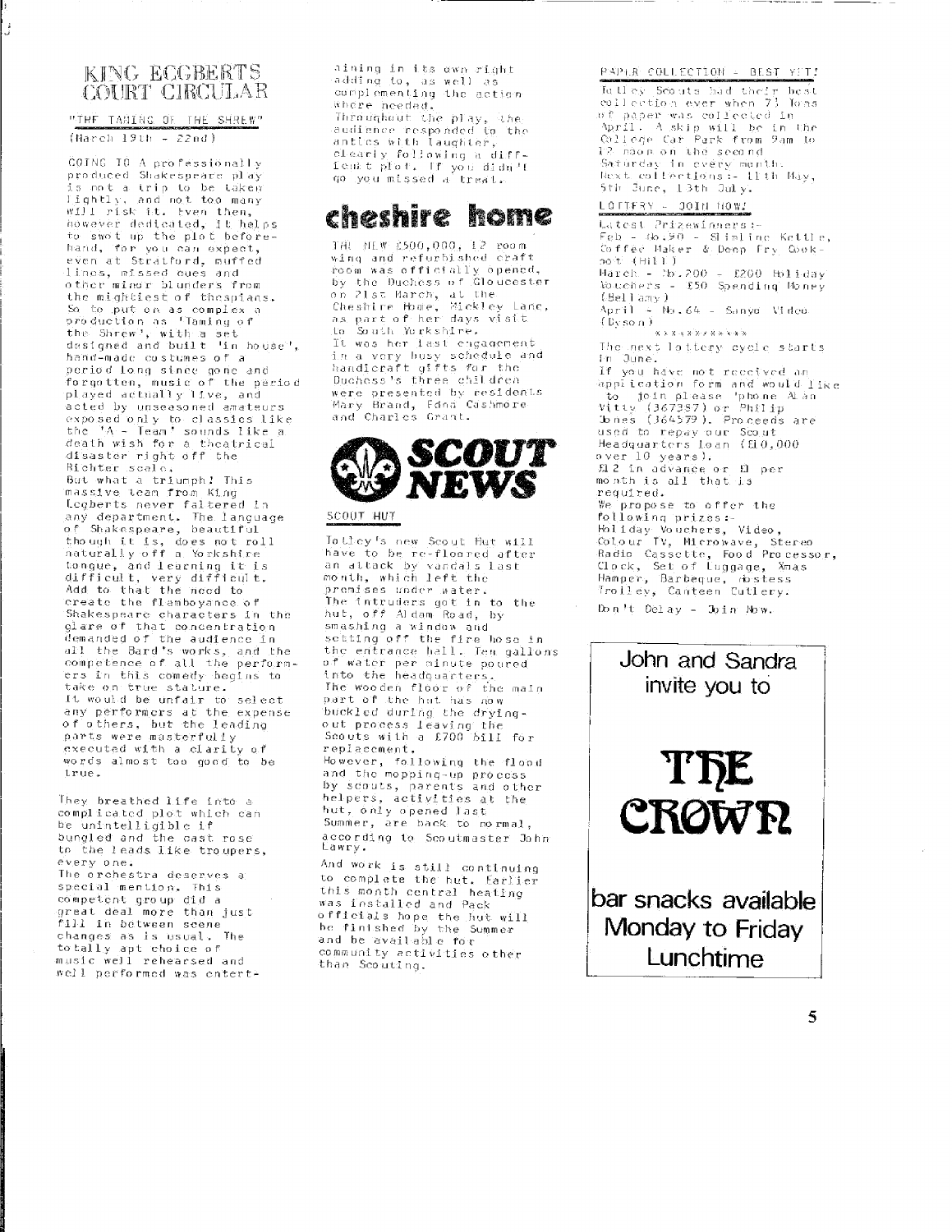## **III** cricket

Abbeydale Park, the home of Sheffield Amateur Sports Chab, will be hosting a one Chab, will be hosting a one<br>day Sunday County Cricket<br>match on June 2th, for the<br>first time, although it is<br>quite used to holding<br>three day County matches.<br>The fixture sees Yorkshire<br>the fixture sees Yorkshire<br>dathene to S expected crowds of between r.<br>four to eluht thousand, The match will be Mr. Boot's<br>swapsong. Although he will be closely involved in all preparations for the match, he plans to retire on the Saturday before.



#### "I'LL GET MY MAN"

Philip King's farce<br>presented by the United<br>Reformed Church Dramatic Society from March 13th;<br>ničely fulfilled the 'make nicery turning<br>them laugh spromise of<br>last month's preview in<br>the 'Independent'. -cae - independent -<br>A brisk production by Barry<br>Rowntree followed the predictable Brian Bix formula av ensuring an early toss of trausers by the Vicar, and romacd an from there through mild lanuendo and constantly mistaken identity to the masongo nangingay amatang<br>where everybody gets their cumuppance, ar cumdownance if they happen to be a Sishop in galters. All the ingredients for súdoéss - á vaque Vicar. a sharp-witted and romantic housekeeper, a Bishop with cartily thoughts, and a way-out pop stoner on automatic pifol were competerily handled by an entirely handled by an<br>coflusiastic cast. The<br>Winare pleased by statward Peter Sherwell and the very convincing housekeeper created by Kate Idisbury<br>| I fired off The Diay to a coord start to be kept. owen and the problem step.<br>Basephine played by Susan<br>Masephine played by Susan<br>Maclinud Anne Arnett as the<br>Maria and Anne Arnett as the<br>Maria and Anne Arnett as the inal alf rae ofner risf from been<br>daine it fust right.<br>daine it fust right. The outfining -  $a$  \*cl (  $bame$  loved it.

BLIWEEN Tuesday, Sin and<br>Thursday, Zin of March, I<br>travelled over 2500 piles by train on a sponsored by train on a sponsored<br>railway journey to raise<br>money for famine raise<br>in thiopia, Hany of the<br>residents of Green Oak<br>Road, Green Cak Ayenue and<br>Aldan Way were kind enough to spensor me and partly due to their support, Thave<br>managed to collect 2250. managed to collect E200.<br>I would very much like to<br>thank all of then and to<br>say that i have enjoyed<br>the three years which I<br>have spent lodging in To tley and I will miss nothey and a will mape<br>this area when I leave<br>Sheffield University this Summery

Sarah Malone.

### re- union

HAVE YOU, at any time during the past, lived on the Totley Grange Fstate ? Grange escate :<br>and neighbours at a re-union,<br>at the Heatherfield Club,<br>Baslow Road, on Saturday, 4th May from 7,30pm. Come and enjoy a chat, a buffet<br>meal and a drink at the bar. Anvone interested please Anyone interested biedse<br>cartact either Betty Gelsthörpe,<br>4 Brinkbarn Drive, 366418 or<br>Heather Gregn, 252 Abbeydale<br>Rd, South, 364447.

### BROW/E

ST. LUKES BROWSE AROUND

HAVL 800 any Brie-a-brac,<br>beads, brooches ar bangles for St. Lukes Charity Shop. ior put ruges charrty cho<br>The Shop "Browse Around"<br>is at 672 leekesall Boad, despective Serkelby Precinct),<br>where day artigles would be very welcome. or very weavors.<br>If mane convenient, they<br>can be left at 23 The Ouadrant, Tolley.

### *ruccen*

AT THE RIGHT Practical Inserting thong for the Associated Board of the<br>Boyal Schools of Hestel neser<br>Sie fallenfrug were spec- $\cos\theta$  al  $\pm$ Chade Fr Ann Sangarett Tagu Ciris.the Towler <sup>17</sup>rased with Matinetian?, Grade 4: Ann Macha Larvar -(Passed with Resign). Grede 7: Andres James Tomler,



OFFERS PROFESSIONAL HAIR CARE BY HIGHLY QUALIFIED STYLISTS.

Refax and acquire an all yearround Mediterranean tan in our new "Sun-Room" using a Solarmobile sun bed.

350362 Tel.



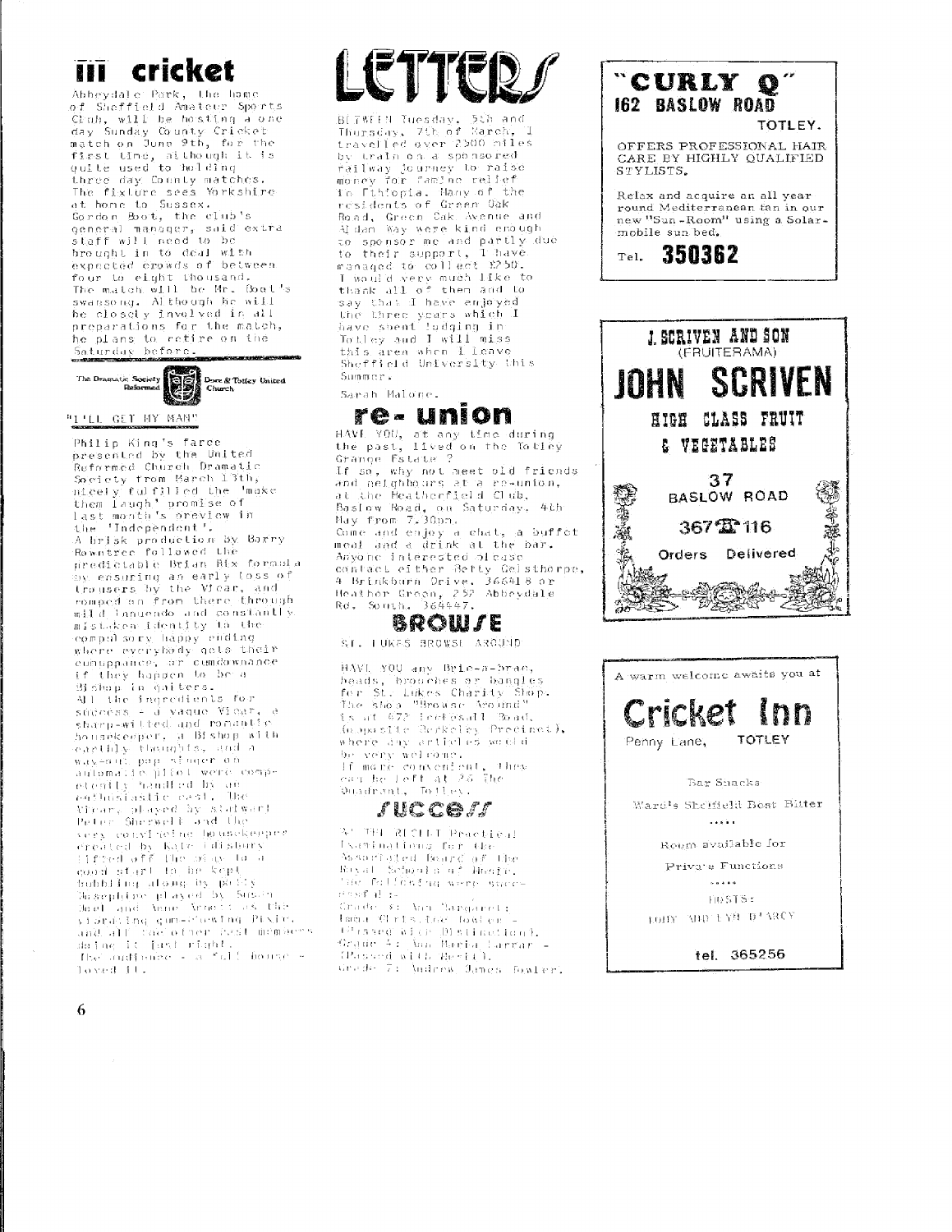



(number 85) was, in actual fact, incorrectly numbered. Similarly there wasn't am<br>issue for April 1985.

**NORTON LEES GARAGE** ع<br>محمد المحمد المحمد المحمد المحمد المحمد المحمد المحمد المحمد المحمد المحمد المحمد المحمد المحمد المحمد المحمد<br>المحمد المحمد المحمد المحمد المحمد المحمد المحمد المحمد المحمد المحمد المحمد المحمد المحمد المحمد المحمد المح  $\mathscr{F}$  $\overline{L_{\text{max}}}$  to  $\overline{L_{\text{max}}}$ Repairs\* Services\* Free Quotes\* MOT Tests<sup>\*</sup> Ftc. ESTABLISHED FANTLY BUSTNESS ATTH RELEABLE REPUTATION **BREAKDOWN SERVICE** M.O.T. 5 Days ben Week Phone The 550821 Exports

Poets Corner

*LDIOT'S LANTERN* Television came to be During living memory Like genocide. From Soho Squard to Khyber Pass, It grips transfixed a lifeless mass Of undead. Many-tongued and sharp of ear Yet deaf to screams of earthwide fear. And want. Might denied the gods, could tell Of ways back from the teeth of Hell Ts important For Jesus risen ten times oer. Wouldn't rate on Channel four. Or Wooan. It's agonies of blighted lands, And images of dying hands That olease The sterile mind, with slippered feet, The world of Coronation Street And vel. The shadowmask could foresight teach, And microprocessor begin to preach: Humantty. Multitudes of gaping eyes Might really open in surprise. And seel. Adrian Schofield 7